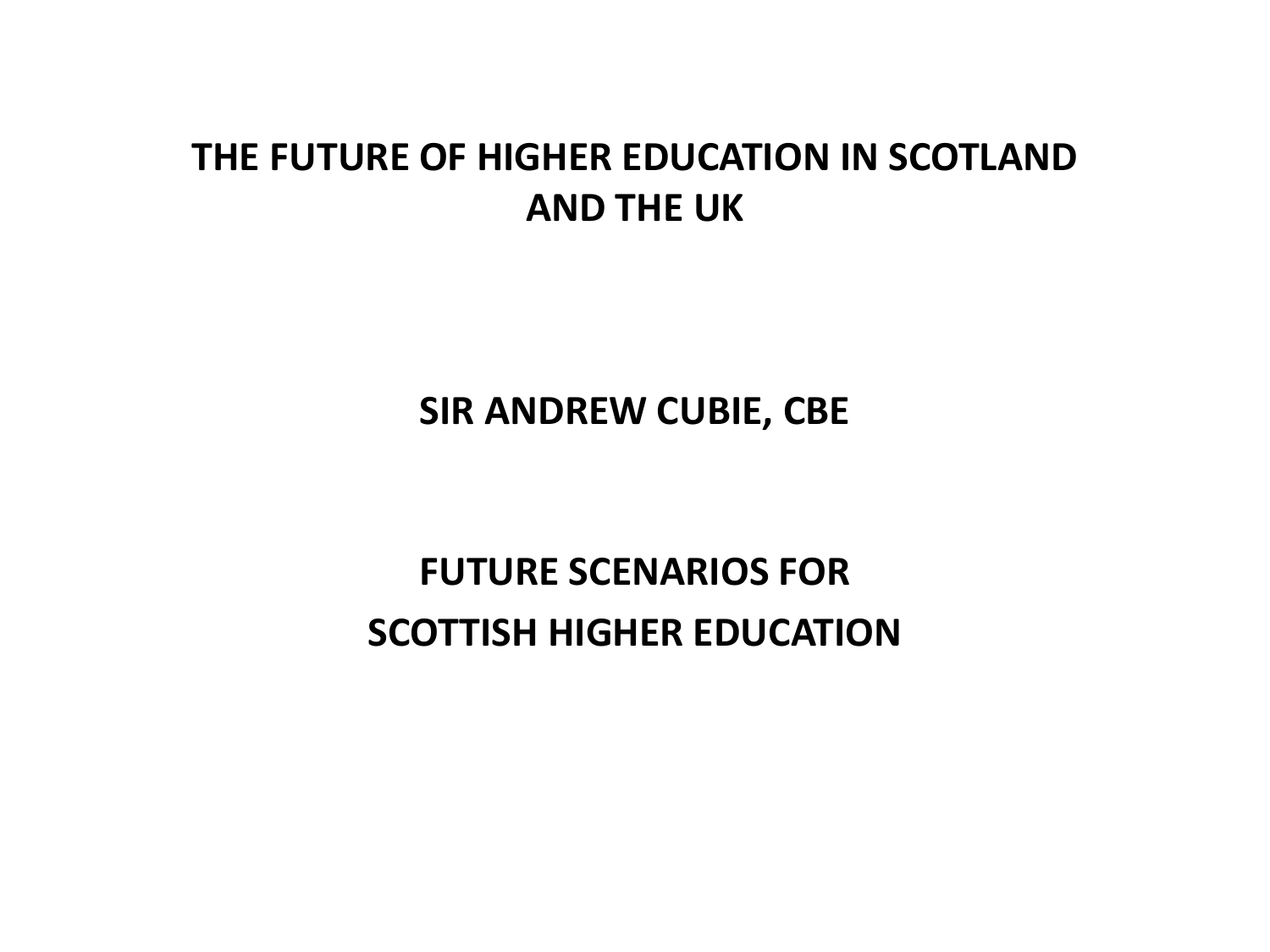# **By 2025, Scotland will be regarded as a world leading learning nation**

- Background to the proposition
- Scotland's Futures Forum
- Goodison Group in Scotland
- Process
- Launch February 2013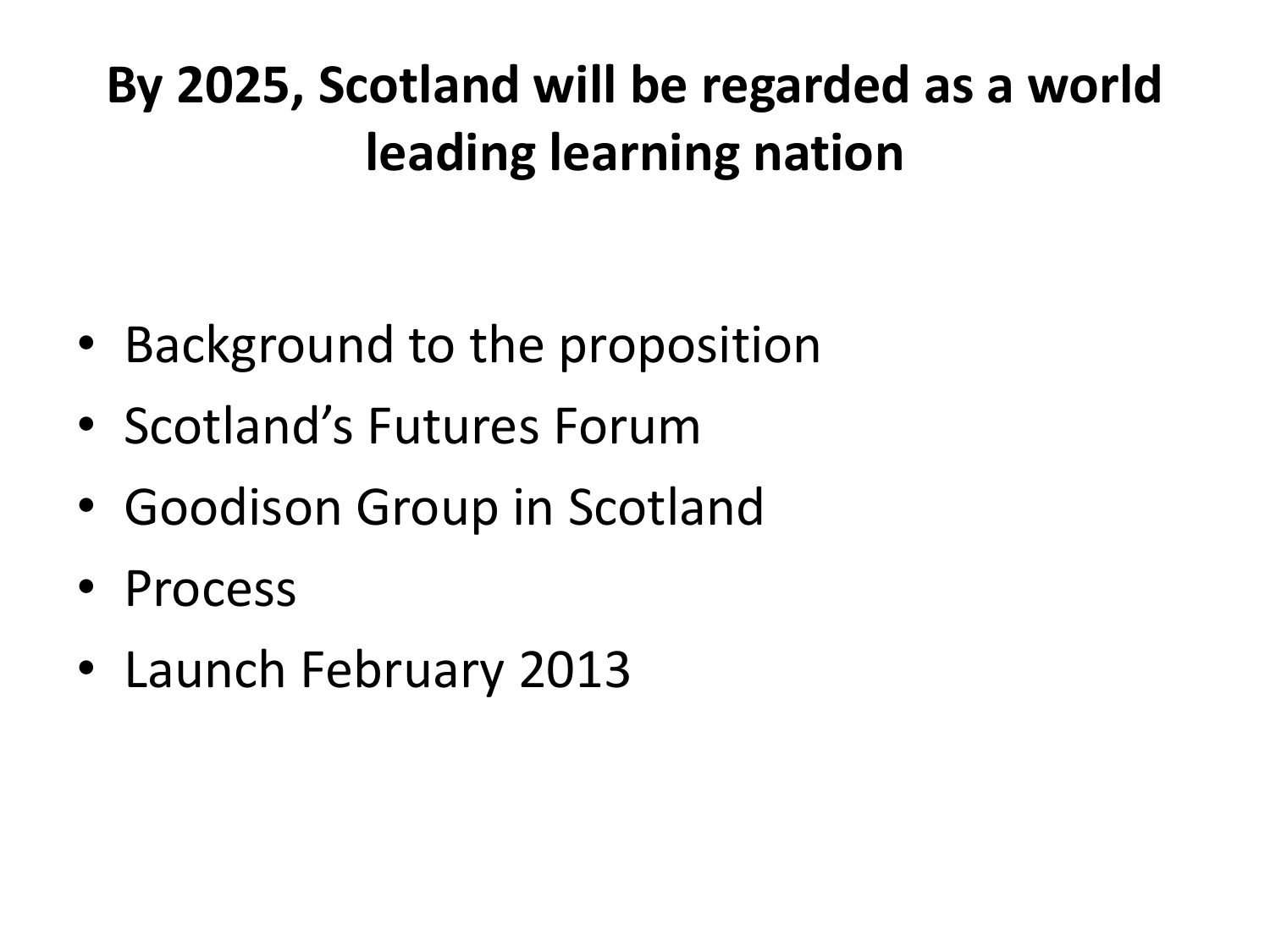- Key drivers
- Increased global competition/the demands of social justice
- Four scenarios
- Starkly portrayed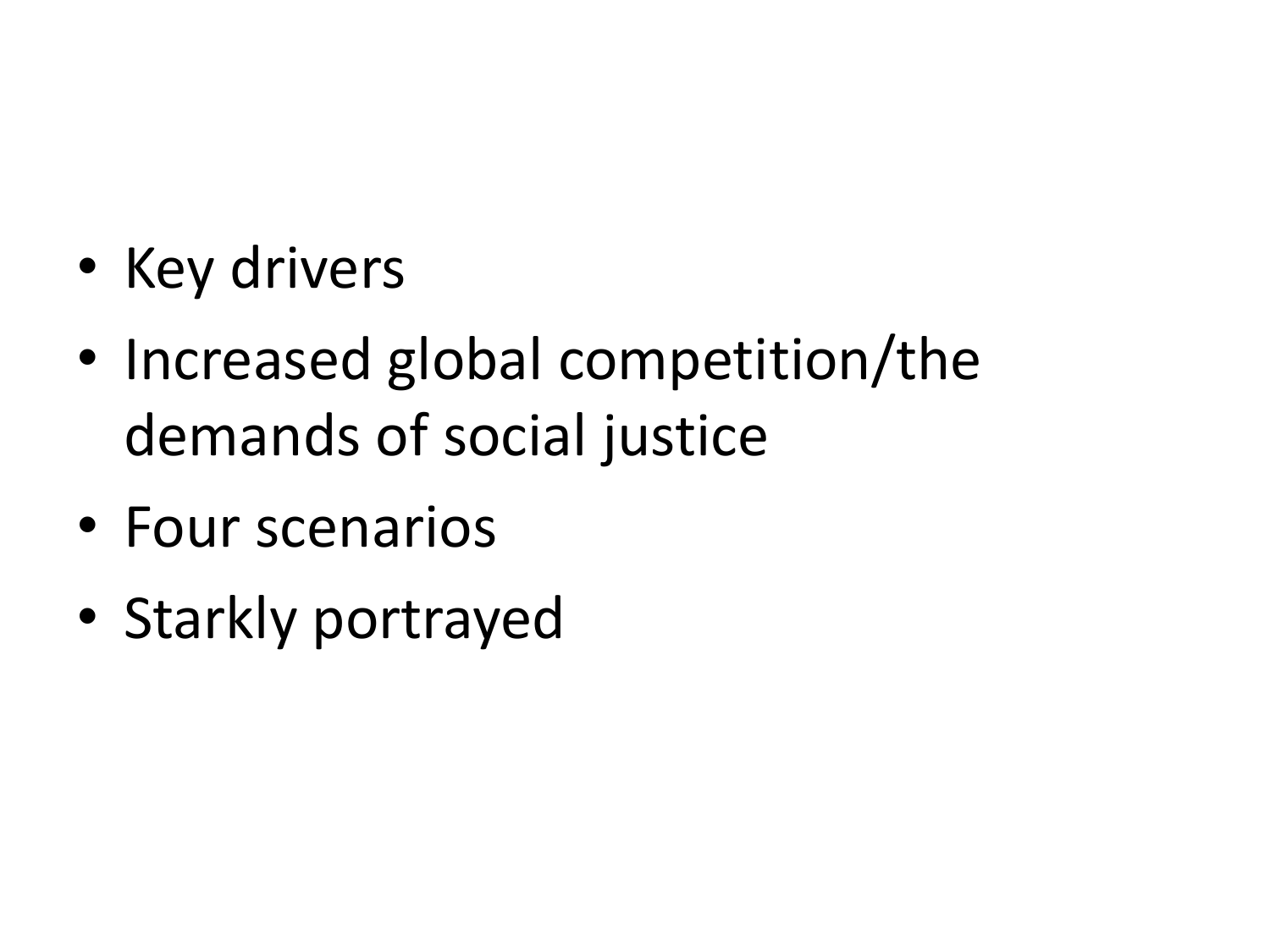## **THE SCENARIOS**

#### • **Global Learning Society**

**-** In this world, government leads the way to a learning society, teaching is a highly regarded profession and education is a key export.

#### • **Local Learning Society**

**-** In this world, what matters is equality and social justice. People think locally rather than internationally.

#### • **Market-driven Learning Society**

**-** In this world, the market is the driver and universities are the winners. Scotland has embraced globalisation, but it is everyone for themselves.

#### • **Divided Learning Society**

**-** In this world, the learning society is divided and people accept that proposition and that is the way it will be.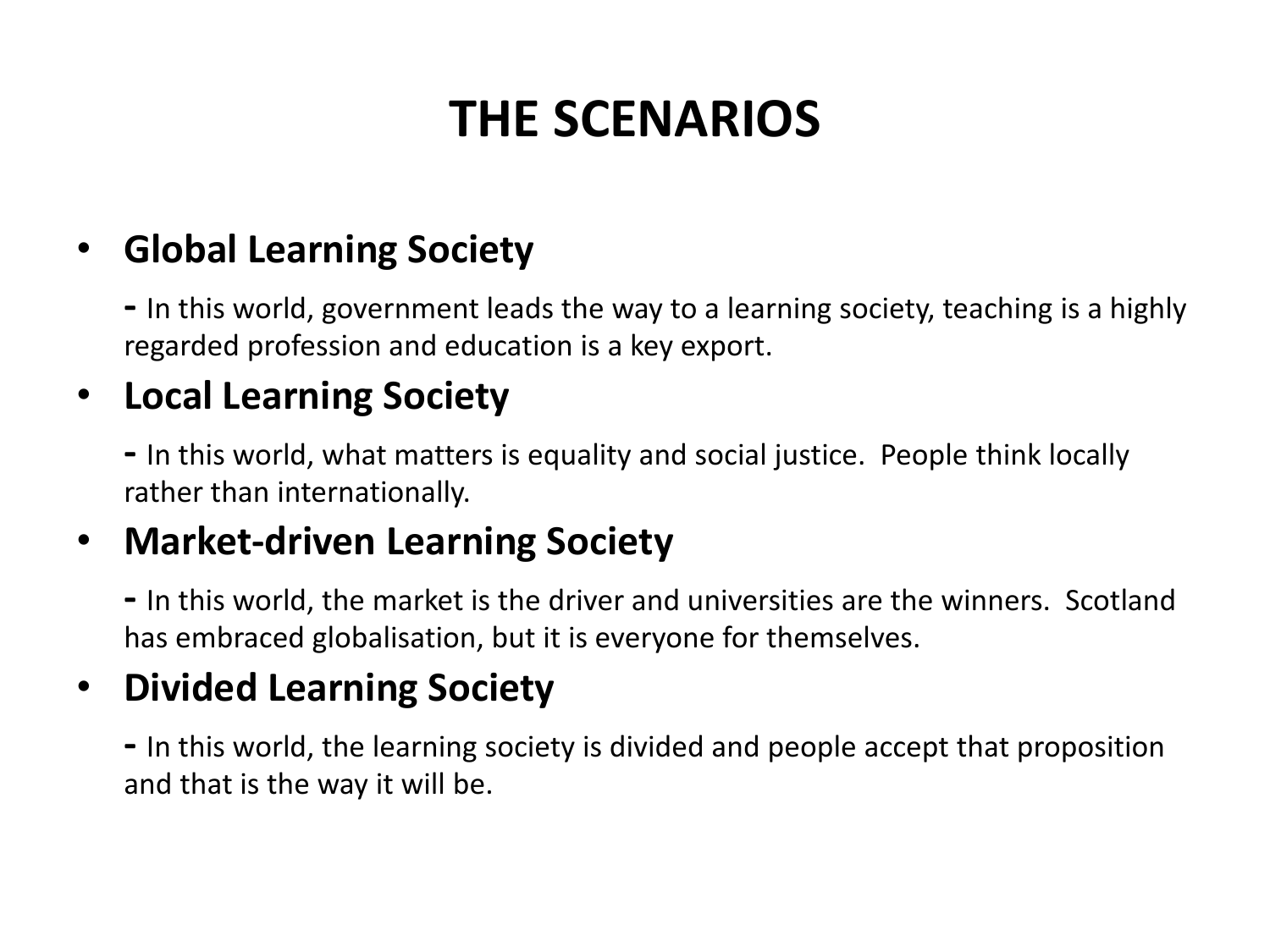# **KEY CHARACTERISTICS OF EACH SCENARIO FOR SCOTTISH HIGHER EDUCATION**

- Extracted from the Launch Report
- Some present today
- Many predictable
- Provocations, not recommendations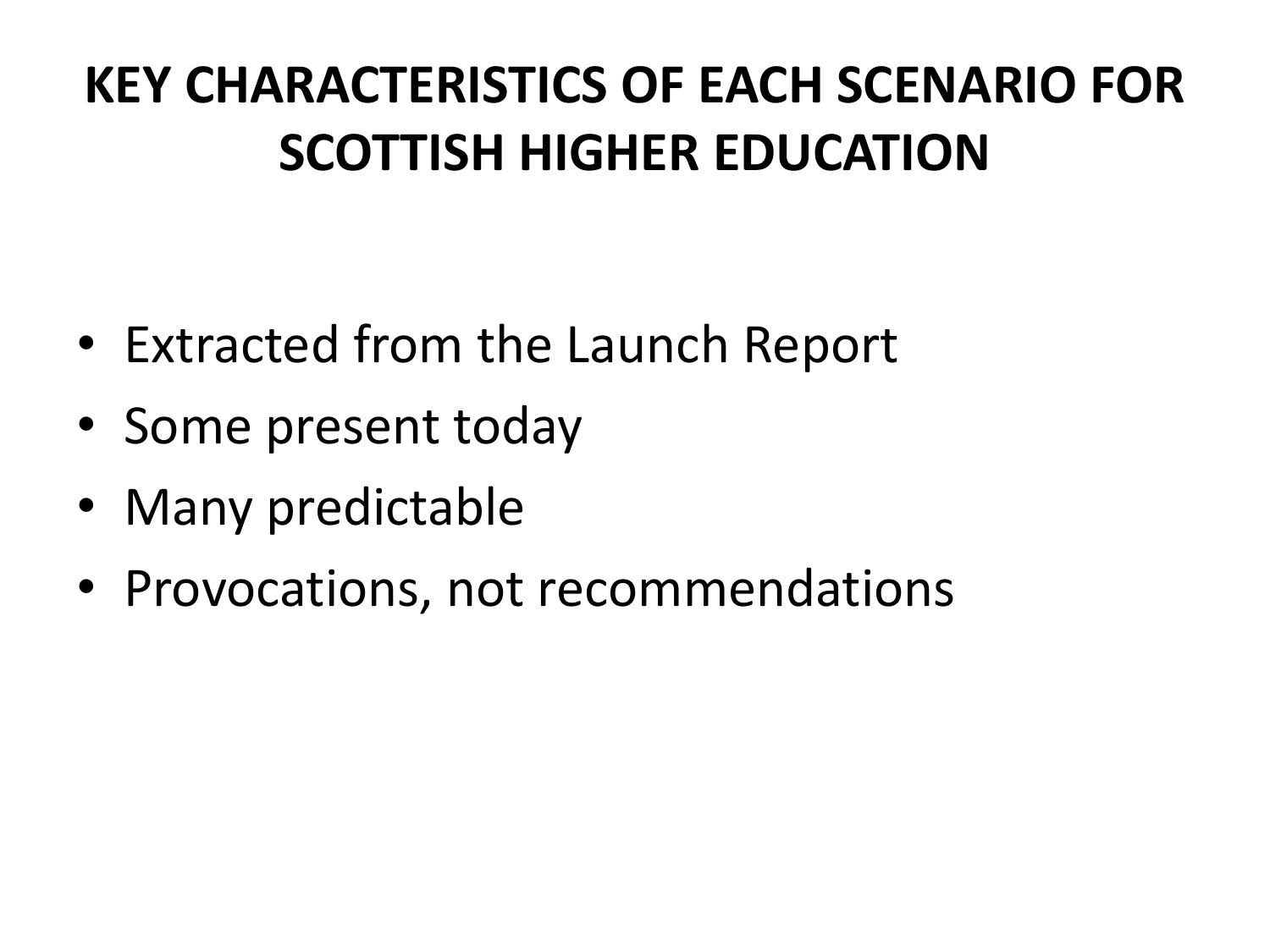### **GLOBAL LEARNING SOCIETY**

- Scotland suffers from a 'brain drain'
- Scottish Universities working together to compete successfully for global research and development projects
- A continuing world economic downturn means less international student mobility into Scotland
- Scottish HE bigger in its reach in India than it is in Scotland
- Scotland HE institutions export teaching and skills
- Learners around the world are signing up to Scottish University MOOCs
- Students register, but have a strong sense of social isolation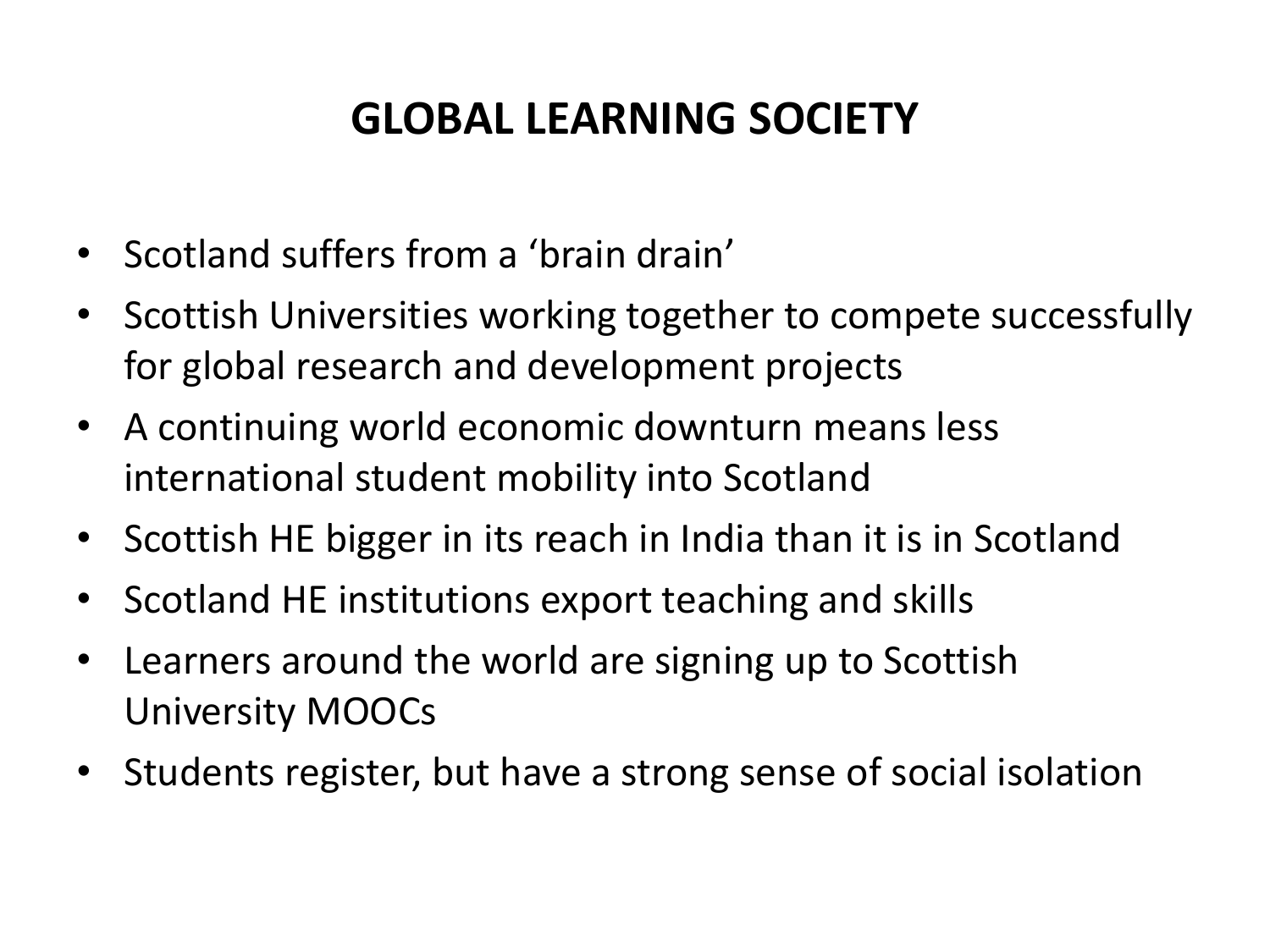### **LOCAL LEARNING SOCIETY**

- Fewer people enter and leave Scotland
- Policy direction is focused on making the most of existing talents
- Encouraging lifelong learning is central to all government policy
- There is a strong focus on early years, to foster social equality and to encourage parents to work
- Learning Hubs have replaced traditional colleges community resources which are open 24/7 to anyone wishing to learn
- World class science has been largely abandoned as too expensive and unnecessarily competitive
- Many are critical of Scottish society having less of an international outlook then used to be the case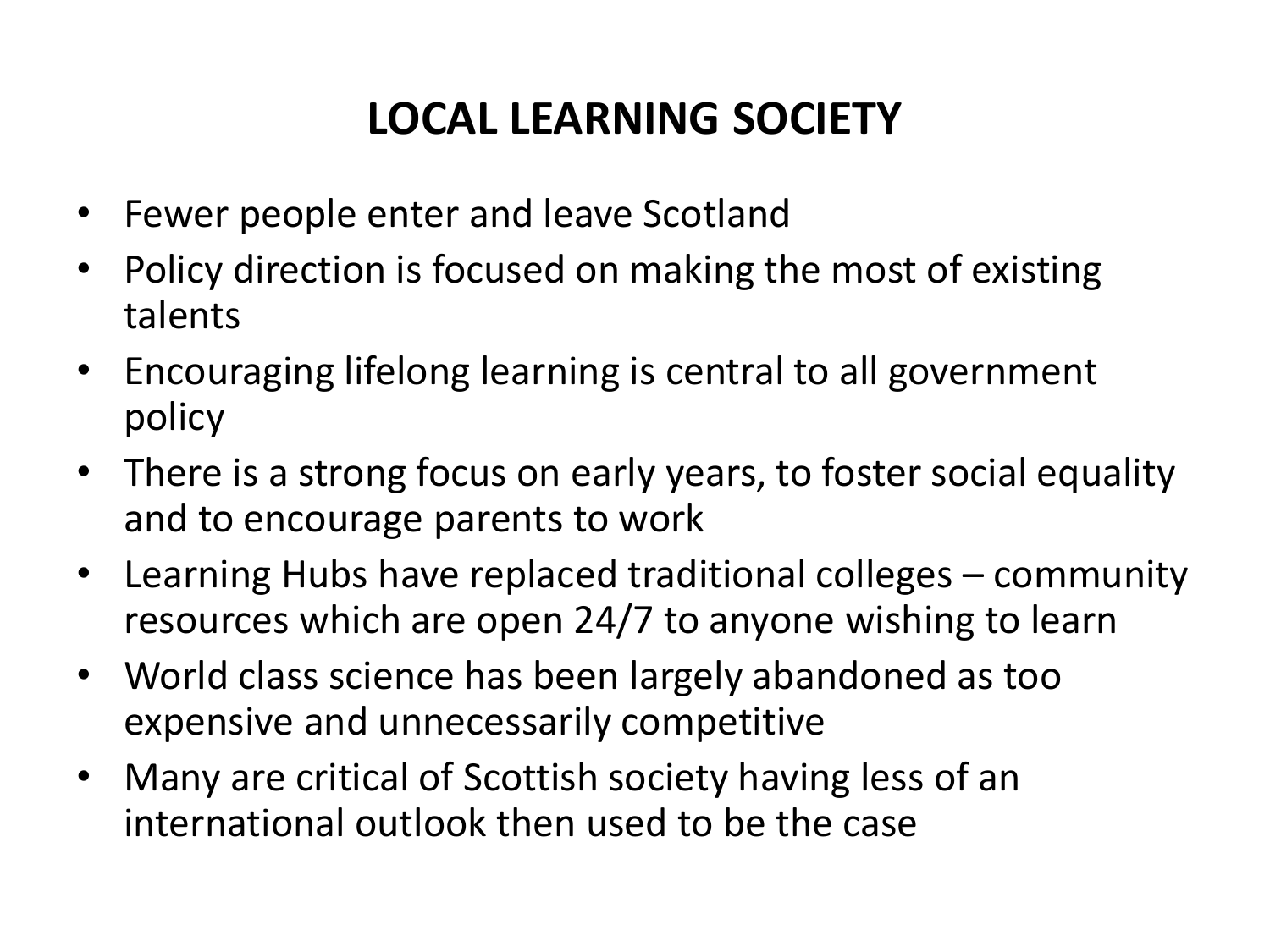#### **MARKET DRIVEN LEARNING SOCIETY**

- Scotland is a global player through its universities and there is a sustainable future for Scottish higher education
- By 2016, it had became clear that government could no longer underwrite universities' core funding
- The number of universities dropped form 19 to 8 and those that continue aggressively pursue other funding sources
- The University Fiscal Autonomy Act of 2020 enabled institutions to become wholly private companies, with shareholders
- Some large Scottish companies with international reach have collaberatively established their own universities
- Consultancy work and international student fees are lucrative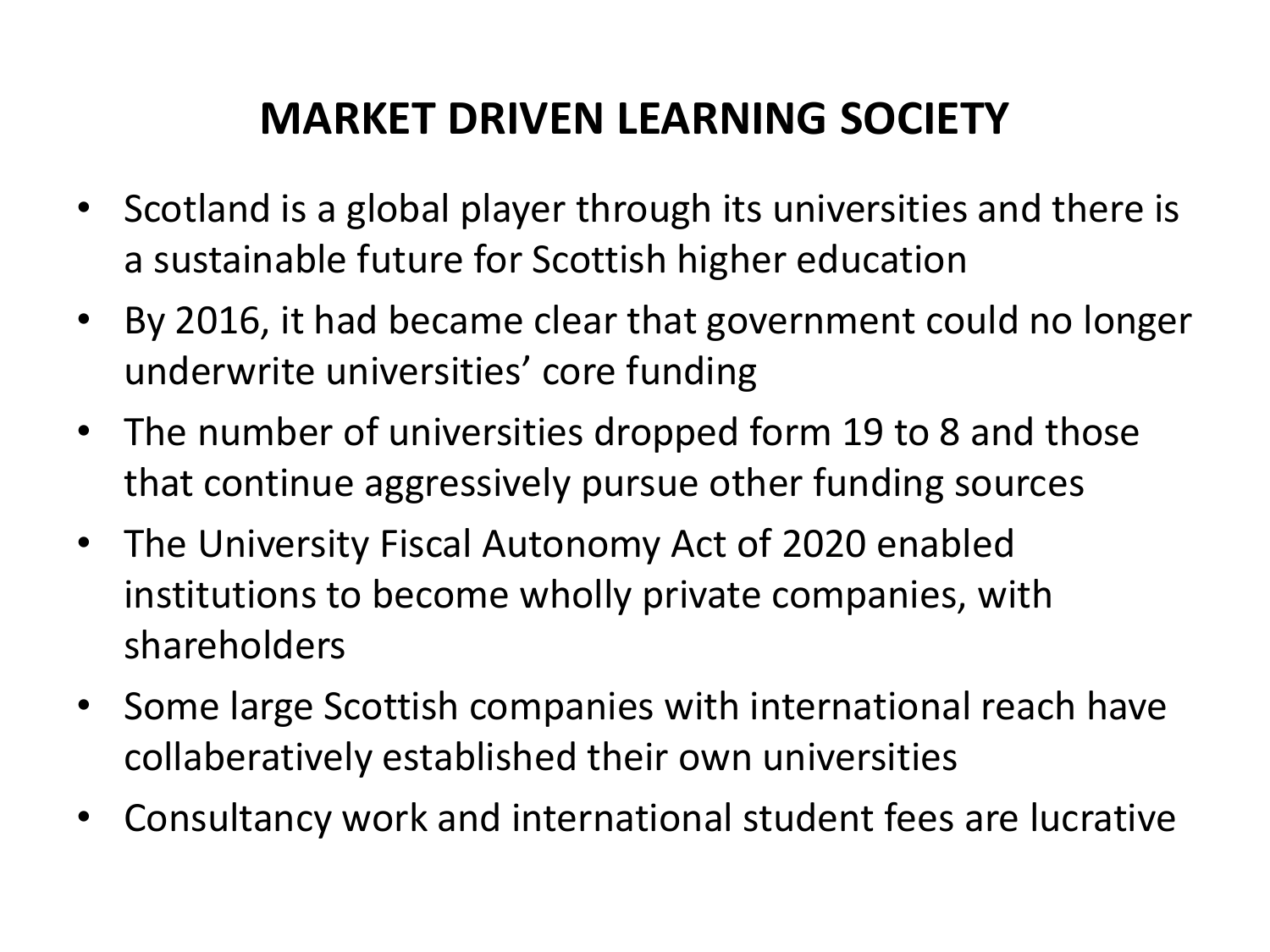### **MARKET DRIVEN LEARNING SOCIETY (continued)**

- There is little collaboration amongst Scottish universities in this global market
- Global marketing is key to global credibility with prestigious brands working with individual Scottish universities – Harvard@Edinburgh
- There is an excellent network of private schools across Scotland, geared to meet the needs of premier investors and Scottish universities
- The number of students attending university from state education fell below 10 per cent this year, 2025
- The remainder of state school pupils go into work or are not in education, employment or training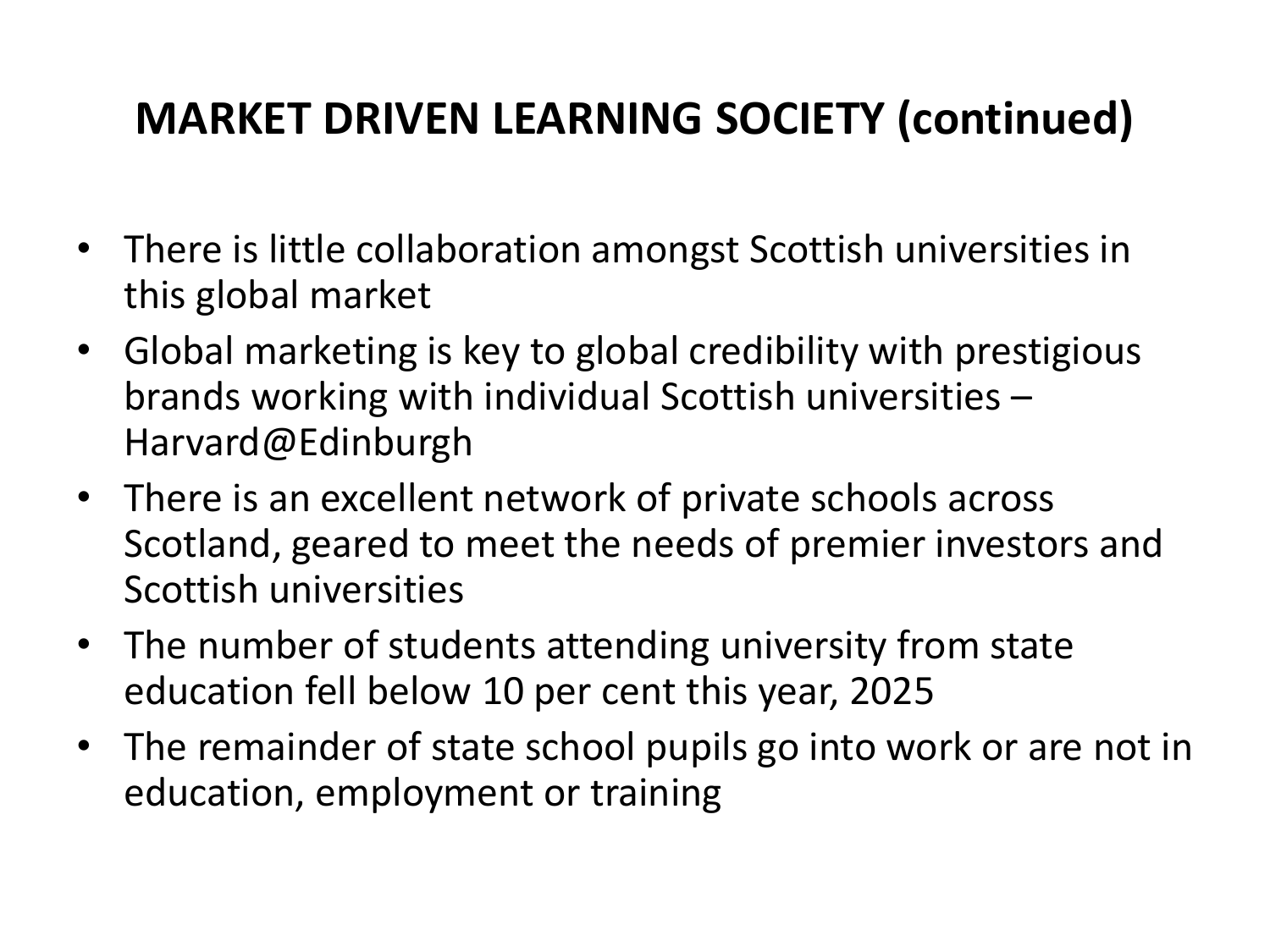### **DIVIDED LEARNING SOCIETY**

- Scottish communities are geographically bound by gated communities and deprived outlying areas
- There is a reluctant acceptance of a continuing level of social inequality and social injustice
- The gated communities have established private kindergartens. 80% of their schools are private and feed most of the universities with their undergraduate community. Some universities have outreach community centres, offering a limited range of courses
- Colleges are predominately based in deprived areas, although many employers dismiss the relevance of college qualifications and prefer to carry out training in-house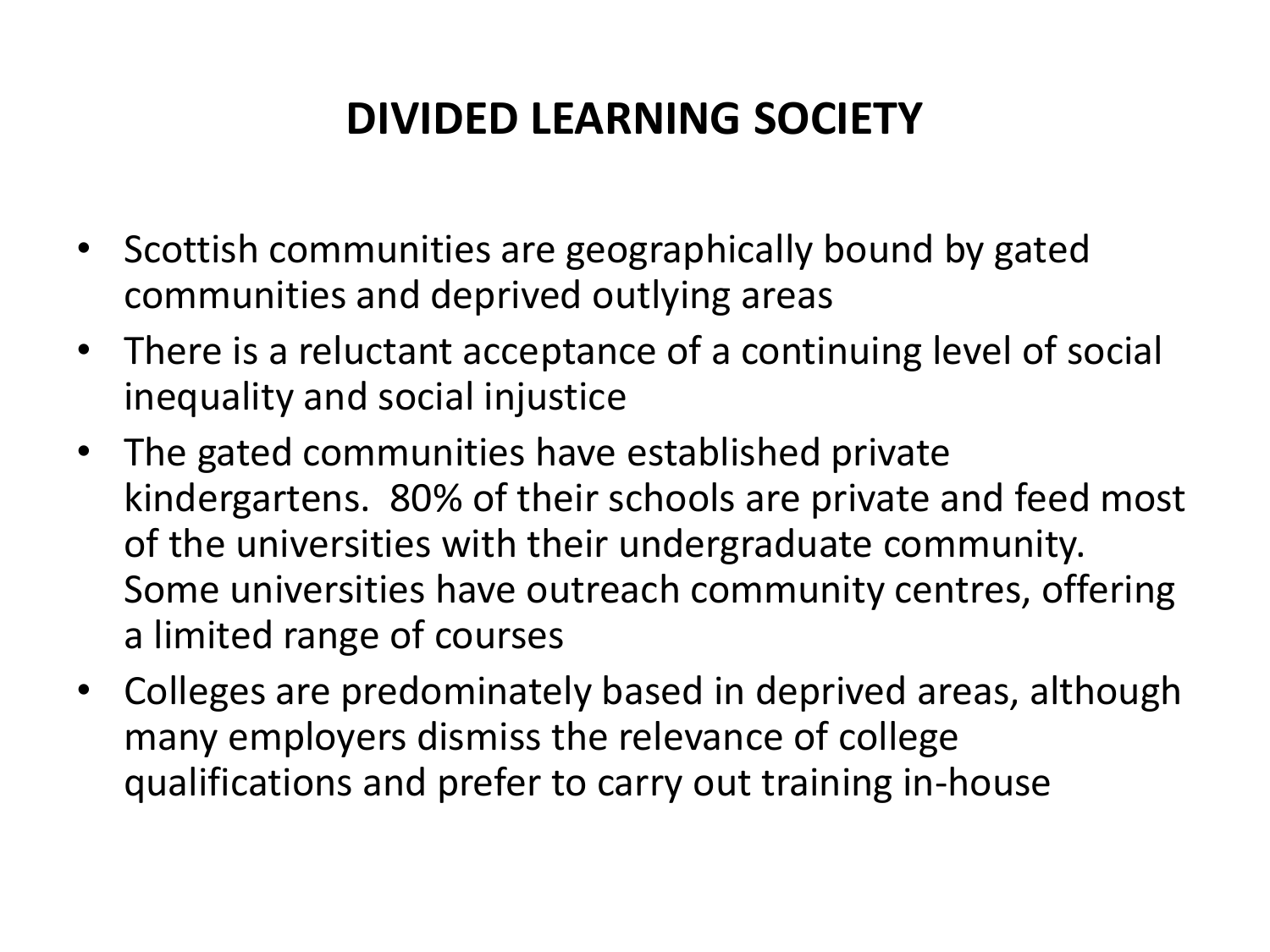### **DIVIDED LEARNING SOCIETY (continued)**

- Qualifications gained by pupils in the gated communities are considered essential to obtaining a good job, even although research shows they subsequently apply little of what they have learned when they enter the workforce. Conversely, the study finds that pupils from the "precariat" have virtually no chance of getting a job with their qualifications.
- There is a deep digital divide. Internet access is standard in gated communities and schools expect pupils to have the latest tablets. Only half of the outlying areas have contemporary electronic access – the lowest in Europe